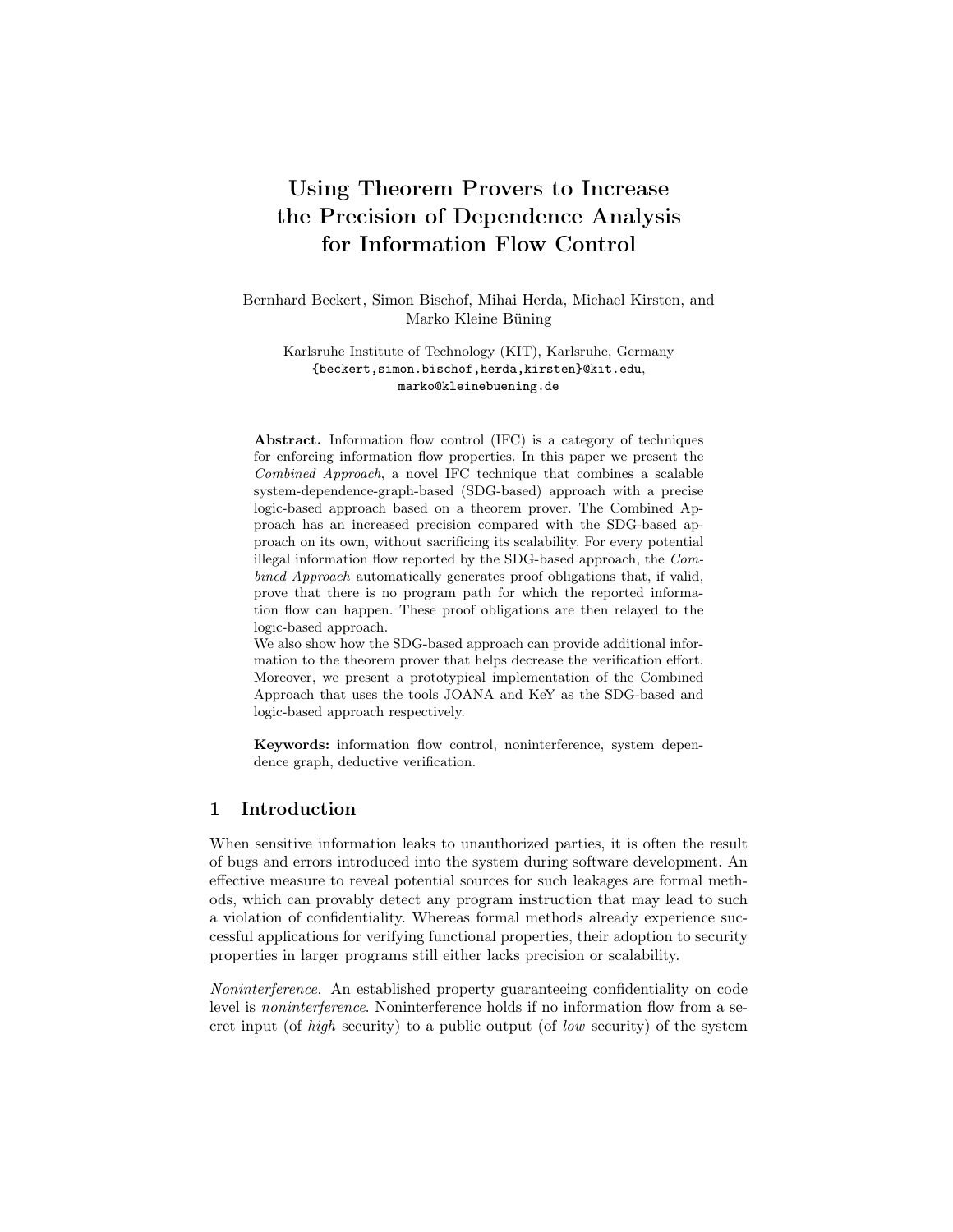is possible, i.e., if and only if no secret input of a program may influence its public output. Research on secure information flow dates back to the works of Denning and Denning [\[5,](#page-14-0)[6\]](#page-14-1) and later Goguen and Meseguer [\[8\]](#page-14-2). In the following, we formally define the noninterference property that we want to prove using the approach described within this work. We distinguish high variables containing secret data, which should be protected, from low variables, which are publicly readable, and introduce the *low-equivalence* relation  $(\sim_L)$  to characterize program states that are indistinguishable for any potential attacker. A program state s is an assignment of values to program variables and program locations. We assume that the input of a program is included in the program's initial state and that the output of a program is included its final state. Two states, s and  $s'$ , are low-equivalent iff all low variables in s have the same value as in  $s'$ .

<span id="page-1-0"></span>**Definition 1** (Noninterference). A program  $P$  is noninterferent iff, for any initial states  $s_1$  and  $s_2$ , the statement

$$
s_1\sim_L s_2 \Rightarrow s_1'\sim_L s_2'
$$

holds, where  $s'_1$  and  $s'_2$  are final program states after executing P in the initial states  $s_1$  and  $s_2$ , respectively.

This means that two program executions starting in two low-equivalent states must terminate in two low-equivalent states. This guarantees that low outputs are not influenced by high inputs. Note that we restrict ourselves to terminating programs. In the rest of this work, we will refer to noninterference with respect to a given high input and a given low output simply as noninterference.

Existing approaches. There exist various approaches and tools for checking the noninterference property of a program. In what follows, we describe the types of approaches, which we will combine in our approach.

Approaches that are based on System Dependence Graphs (SDGs) syntactically compute the dependences between program statements and check whether any low output syntactically depends on high input (see, for example, the JOANA tool [\[10\]](#page-14-3)). Whereas this scales very well, such approaches over-approximate the actual dependences in the program, which may result in false alarms, since the analysis only works on the syntactical level of the program. For example, in a program such as "l=l+h; l=l-h;", a syntactical approach will identify a dependence between the variables 1 and h, even though there is in fact no (semantical) dependence between them.

Logic-based approaches (e.g., using dynamic logic for Java [\[3\]](#page-14-4)), on the other hand, have a higher precision, i.e., they produce less false alarms, because they also consider the semantics of program statements. However, those approaches have a lower scalability. Using a logical proof calculus, the logic-based approaches' proof obligation is to show that the terminating states of two program executions are low-equivalent, assuming their two initial states are low-equivalent. False alarms only occur when the system fails to find a proof in the allotted time even though the proof obligation is valid. Proving noninterference using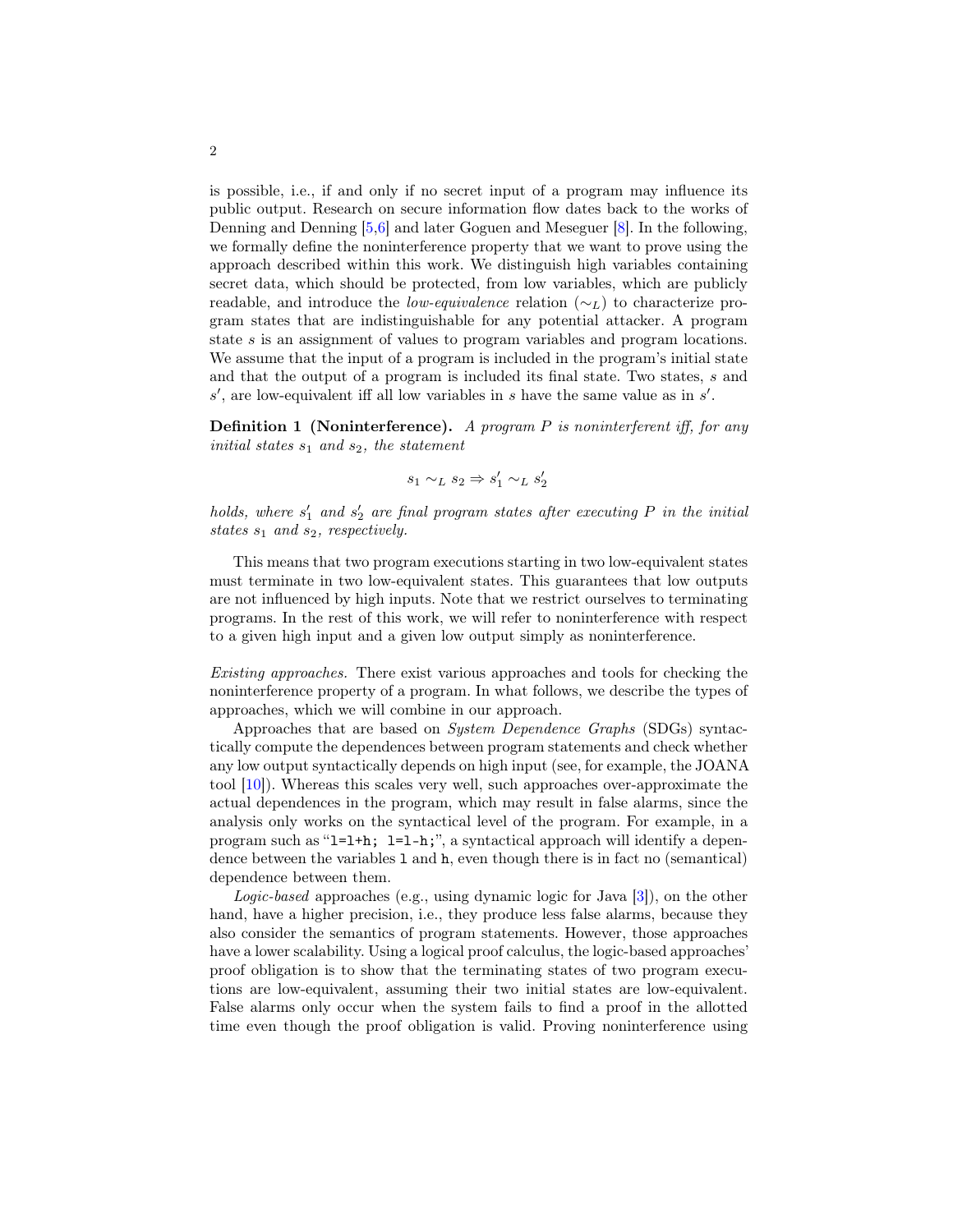this approach involves simultaneously checking all execution paths for two program executions. This makes the noninterference proof harder than proving a functional property as the number of execution paths to be checked is quadratic.

Our Contribution. In this paper we present the Combined Approach, a novel IFC technique that combines an SDG-based approach with a logic-based approach, and in consequence achieves a higher precision than the solely SDG-based approach. The Combined Approach analyzes the dependences from security violations reported by the SDG-based approach and proves the absence of these dependences (given the program actually is noninterferent) using a theorem prover. While the deduction steps in the theorem prover may require user interaction, we automatically generate its proof obligations from the reported dependences.

Furthermore, we reduce the verification effort by enriching the generated proof obligations with information obtained from the SDG-based approach. The information relayed to the theorem prover consists of information flow contracts for the called methods, (partial) loop invariants for loops inside the verified code, and preconditions generated by a points-to analysis.

Structure of the paper We organize the paper as follows. Sections [2](#page-2-0) and [3](#page-4-0) define the SDG-based and logic-based information flow analysis techniques, respectively, used by the Combined Approach. Section [4](#page-6-0) presents the Combined Approach. A prototypical implementation of the Combined Approach is presented in Section [5.](#page-10-0) Related work is discussed in Section [6.](#page-12-0) Finally, Section [7](#page-13-0) concludes.

## <span id="page-2-0"></span>2 SDG-based Information Flow Control

SDG-based information flow analyses are purely syntactic, highly scalable, and sound. However, some of the reported noninterference violations may be false alarms. While Program Dependence Graphs (PDGs) [\[7\]](#page-14-5) and System Dependence Graphs (SDGs) [\[15\]](#page-15-0) have been developed during the eighties, their usefulness in the context of information-flow security has been first noticed by Snelting [\[24\]](#page-15-1) in the nineties. Decades of research in this area have resulted in JOANA, a tool that statically analyzes Java programs of up to 100k lines of code for integrity and confidentiality [\[9,](#page-14-6)[13\]](#page-15-2). We have used JOANA for a prototype implementation of our approach.

Without loss of generality, we use the JOANA tool as an example to explain the functionality of SDG-based information-flow analysis, but our approach applies to other SDG-based analysis tools as well. The following explanation is partially based on [\[14\]](#page-15-3), where SDG-based analysis is also used as a preprocessing step (see Section [6\)](#page-12-0). We define SDGs for deterministic inter-procedural programs with variable assignments, branchings, loops, and function calls. Moreover, we assume that a control-flow graph (CFG) for such programs exists.

The desired noninterference property is specified by annotating which program parts correspond to sensitive (high) information and the parts where public (low) output occurs. Given these annotations, JOANA automatically builds an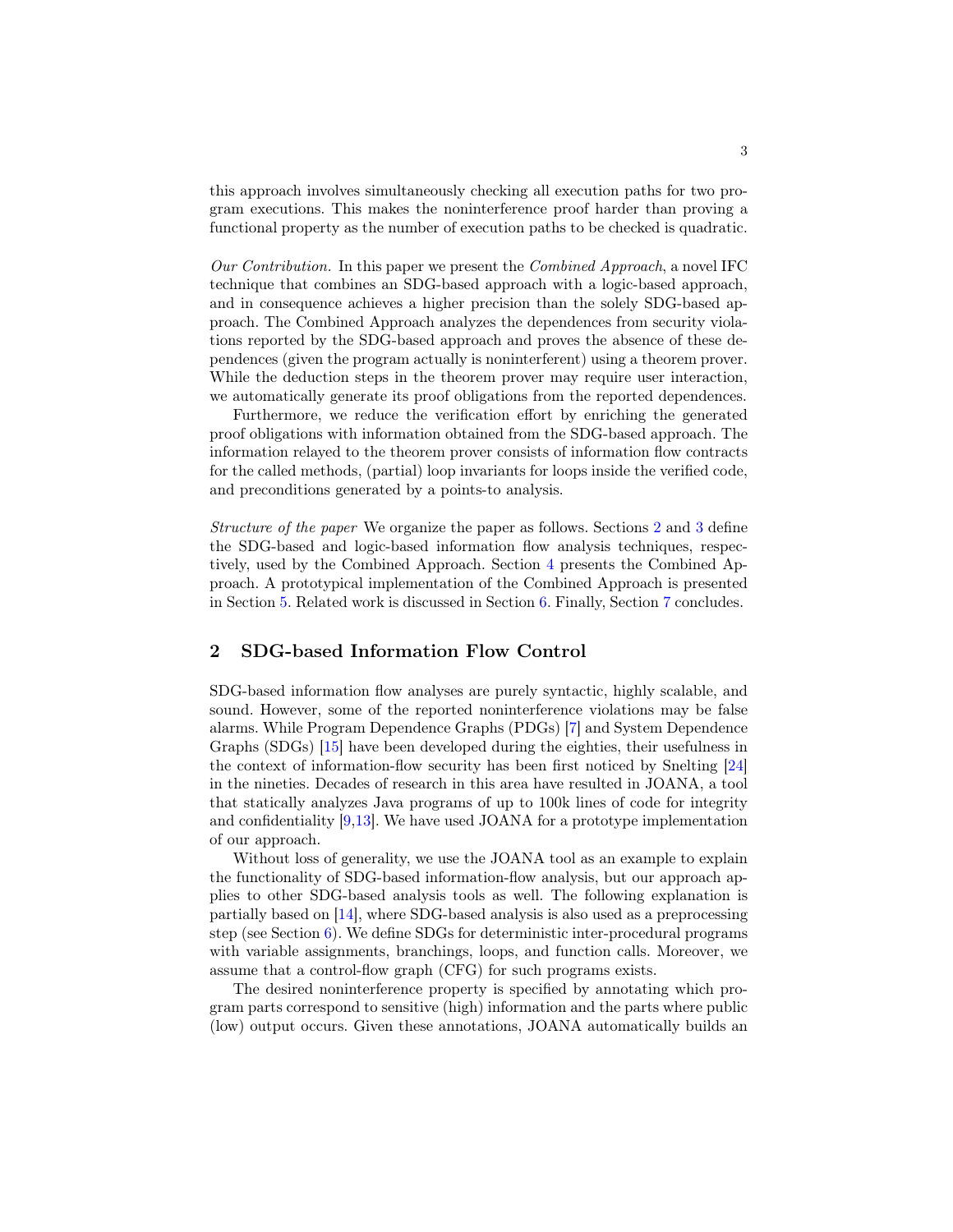SDG for the program. An SDG is a directed graph consisting of interconnected Program Dependence Graphs (PDGs), where a PDG represents a single program procedure as a directed graph. More details on SDGs can be found in [\[15\]](#page-15-0).

Nodes in the SDG represent program statements, conditions, or input parameters, and edges represent dependences between the nodes, i.e., an edge between two nodes exists if and only if the value or execution of one node may depend on the outcome of the other node. Whether an edge exists between two nodes in the SDG is determined syntactically by analyzing the control-flow graph of the analyzed program. There are roughly three types of edges in an SDG: (1) data dependence edges, representing possible direct dependences, (2) control dependences, which represent possible indirect dependences, and (3) interprocedural dependences, which represent dependences between nodes of different PDGs (other dependences have been introduced to support object orientation and multithreading, see [\[11\]](#page-14-7)). Formal definitions for the three types of dependences can be found in [\[11,](#page-14-7) Chapter 2]. In the following, we give informal definitions.

A node  $n'$  is data-dependent on n if there is a program variable v that is used in  $n'$  and defined in n, and there is a path from n to n' in the CFG such that v is not redefined on any node between  $n$  and  $n'$  on that path. The standard definition of a control dependence between two nodes states that a node  $n'$  is control-dependent on a node n if the choice of the outgoing edge from  $n$  in the CFG determines whether node  $n'$  is reached. Note that it is undecidable whether a CFG path represents an actual execution path of the program, i.e., some paths in the CFG may represent executions that cannot actually take place. The CFG is thus an over-approximation of the actual program behavior. Since the dependences are defined using CFG paths, they too are an over-approximation of the actual (semantical) dependences in the program. In the rest of the paper, we refer to the program execution described by a CFG path as execution path. Note that an SDG path may also represent one or more actual execution paths.

Method calls are represented by special formal-in and formal-out nodes in the SDG. Formal-in nodes represent direct inputs that influence the method execution. These are the input parameters, used fields, and other classes called during execution and the class in which the method is executed. Moreover, formal-out nodes represent the influence of the method. In most cases, a formal-out node represents the method's return value. Other possibilities are that the method influences global variables, fields in other classes, or terminates with an exception.

<span id="page-3-0"></span>int f(int x, int y) { return x; } void caller() { ...  $f(a,b)$ ; ...}

#### Listing 1: Method call

As example, for function  $f$  in Listing [1,](#page-3-0) we have two formal-in nodes for  $x$ and y, and one formal-out node for the return value of f. At each method call site, there are actual-in nodes representing the arguments and actual-out nodes representing the return values. For a given method site, each actual-in node corresponds to a formal-in node of the callee and vice versa; the same holds for actual-out and formal-out nodes. Interprocedural dependences connect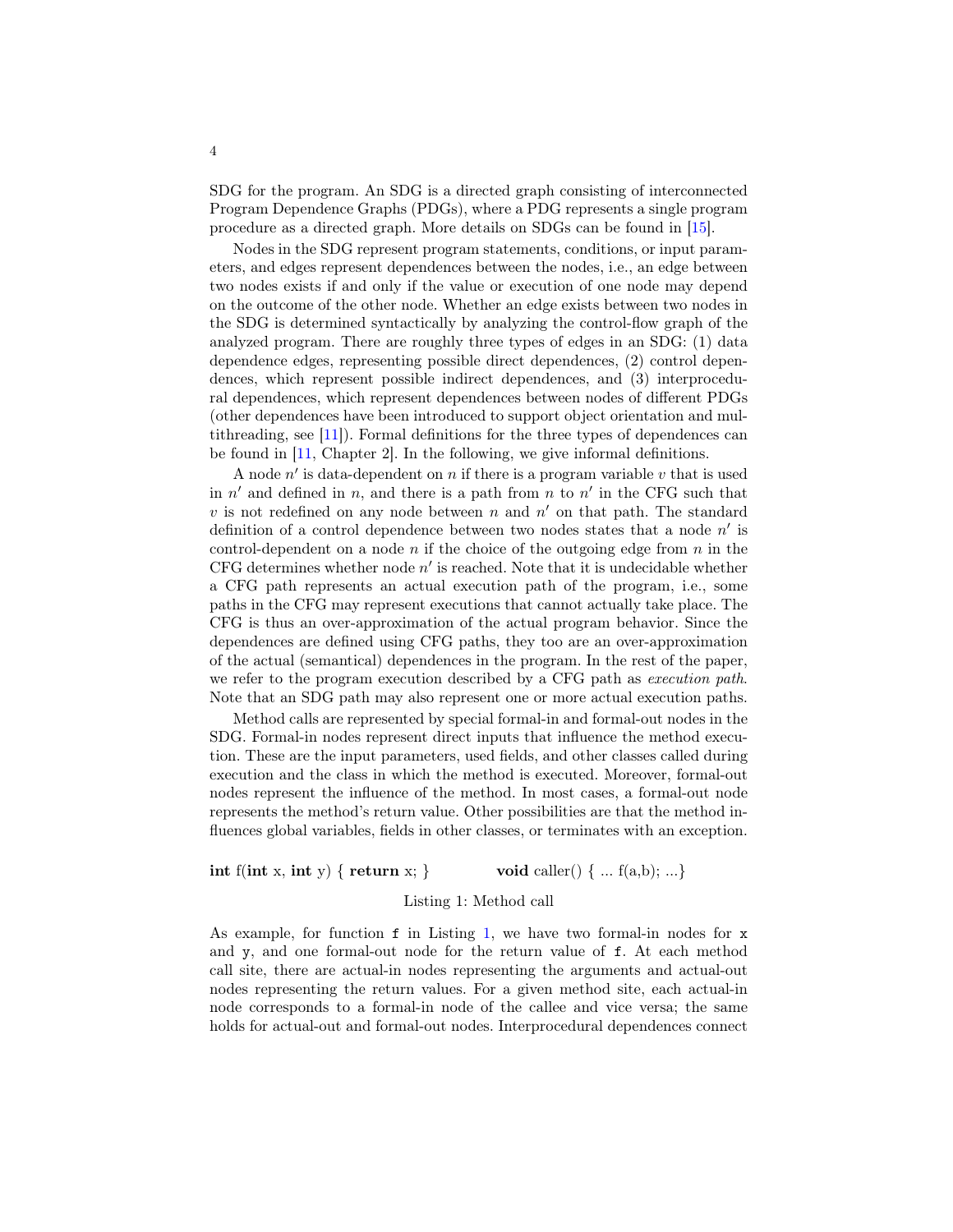actual-in nodes to the corresponding formal-in nodes, and formal-out nodes to the corresponding actual-out nodes. For the call in Listing [1,](#page-3-0) there are actual-in nodes for a and b, corresponding to f's formal-in nodes for x and y, respectively. The actual-out node representing the return value of f corresponds to the single formal-out node of f. For every method call we also have so-called summary edges in the SDG from any actual-in to any actual-out node of the method whenever the tool finds a flow from the formal-in to the formal-out node of the called method. In Listing [1,](#page-3-0) we have a flow in f from x to the return value, thus a summary edge is inserted at call site, namely from a's actual-in to the single actual-out node. For a method involving many objects, there can be a huge number of actual-in and actual-out nodes and an even greater number of summary edges.

SDG-based information-flow analysis approaches, such as the one implemented by JOANA, detect illegal information flows through graph analysis, using a special form of conditional reachability analysis – slicing and chopping – at the SDG level. A forward slice of a node s consists of all nodes in SDG paths starting in s. Conversely, a backward slice of a node s consists of all nodes in SDG paths ending in s. A chop from a node s to a node  $t$  consists of all nodes on paths from s to t in the SDG and is commonly computed by calculating the backward slice for  $t$ , and then computing the forward slice for  $s$  within the subgraph induced by it. When the slicer or chopper encounters a method call site, it descends into the called method without ascending back up. However, this cannot miss any potential information flow, since for every flow through that method, a summary edge was inserted at the call site, which can be taken as a shortcut. JOANA reports a security violation whenever there exists a path from a node in the SDG that is annotated as high to a node annotated as low, i.e., when the chop of these two nodes is not empty. It has been proven that this approach may not miss any potential information flow, i.e., that JOANA is sound, and that any illegal information flow in the program can occur only in the execution paths determined by an SDG path from a high node to a low node [\[27\]](#page-15-4). Since the dependences in the SDG are over-approximations of actual dependences in the program, if no SDG path for the illegal flow is found, the program is guaranteed to be noninterferent. However, whenever there is an SDG path between a high input and a low output, the program may still be noninterferent.

## <span id="page-4-0"></span>3 Logic-Based Information Flow Control

Logic-based information flow analysis takes the semantics of the program language into account. The semantics of modern program languages provide a high degree of expressiveness, which must be considered when sources of illegal information leaks may be exploiting features of the program semantics. Logic provides a means for abstraction and can capture such features and moreover, using logical calculi, enables reasoning about their –direct or indirect, explicit or implicit– effects on any low program variables or locations. However, this requires a logical representation of the program together with the precise property we want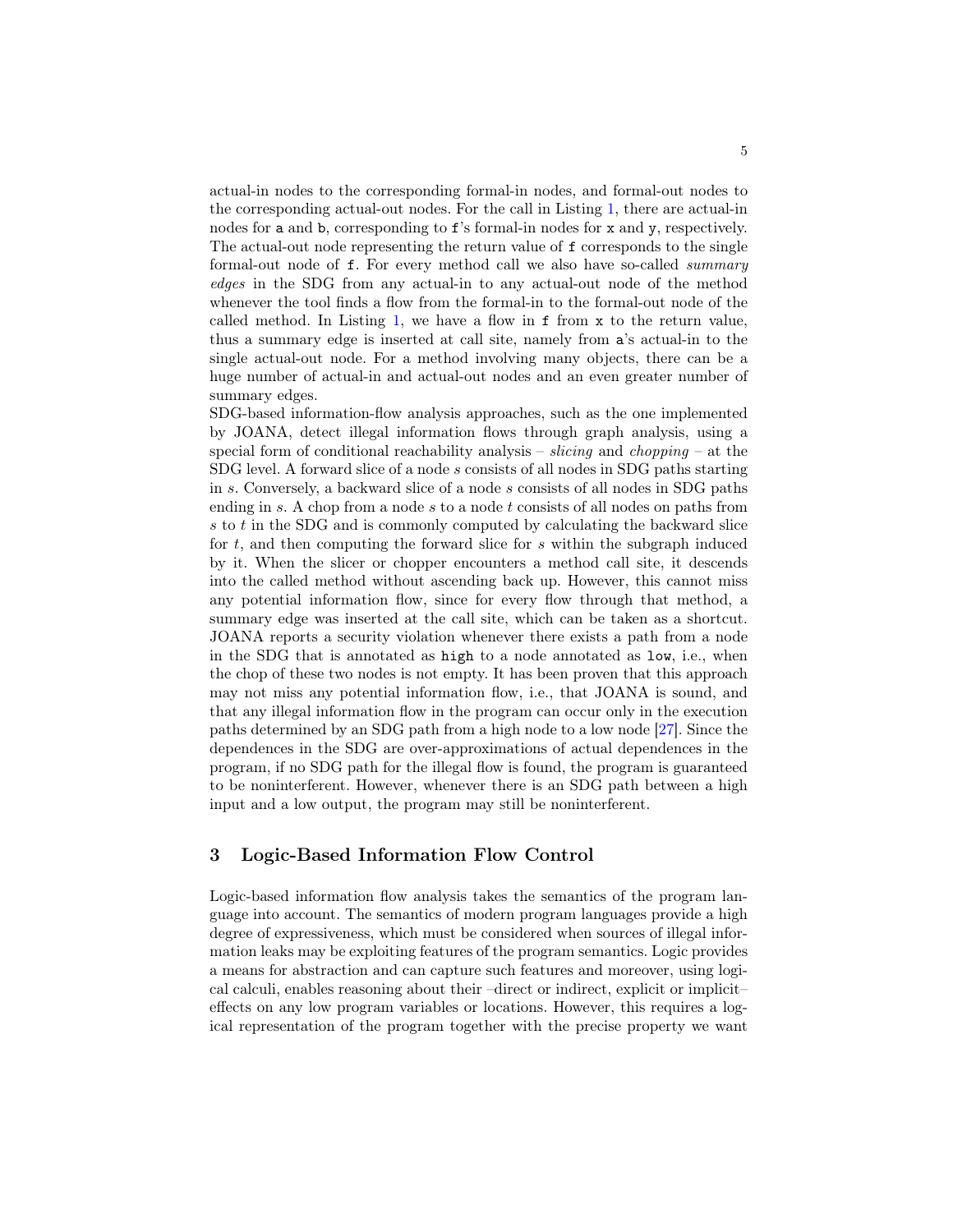to prove. Using dynamic logic [\[4\]](#page-14-8) together with symbolic values, we can express the functional property of partial correctness of a program P for a precondition  $\phi$  and a postcondition  $\psi$  by the following formula:

$$
\phi \to [P]\psi
$$

This means that  $\psi$  holds in all possible states in which P terminates. Since we analyze only deterministic programs, this means that either P terminates and  $\psi$ holds afterwards, or the program never terminates. Since we restrict ourselves to terminating programs, we only need to prove partial correctness in the following. Applying a logical calculus with a deductive theorem prover, we can hence symbolically execute  $P$  and attempt to prove the formula.

On this basis, we state the noninterference property based on value independence for a high variable  $h$ , a low variable  $l$  and a program  $P$  in the following way:

Definition 2 (Noninterference as value independence). When starting P with arbitrary values 1, then the value r of  $l$  – after executing  $P - i$ s independent of the choice of  $h$  (note the order of the quantifiers).

$$
\forall \, \iota \; \exists r \; \forall h \; \big[ P \big] \; r = \, \iota
$$

However, instantiating existential quantifiers hinders automation and requires user interaction. As a mitigation, [\[2\]](#page-14-9) established a noninterference formalization based on self-composition, effectively reducing it to a safety property. Using selfcomposition, the noninterference property of a program P translates to a safety property of a new program which consists of P composed with a renaming of P. Furthermore, we need to introduce the concept of state updates [\[1\]](#page-14-10), which capture the effects of symbolically executing program statements. We denote updates by variable assignments enclosed by curly braces, which are applied to logical terms and formulae, and thus change the program state.

We can now, based on the low-equivalence in Definition [1](#page-1-0) from Section [1,](#page-0-0) extend our formalization of noninterference in Definition [3.](#page-5-0)

#### <span id="page-5-0"></span>Definition 3 (Noninterference as self-composition with state updates).

$$
\forall in_l \,\forall in_h^1 \,\forall in_h^2 \,\forall out_l^1 \,\forall out_l^2 \,\{l := in_l\} \langle
$$

$$
\{h := in_h^1\}[P] \,out_l^1 = l
$$

$$
\wedge \,\{h := in_h^2\}[P] \,out_l^2 = l
$$

$$
\rightarrow \ out_l^1 = out_l^2)
$$

Therein, we have two executions of  $P$ , one where the (high) program variable h is renamed to  $in_h^1$ , and another one where it is renamed to  $in_h^2$ . The (low) output variable  $l$  is captured in the variable  $out_l^1$  after the first execution and in variable  $out_l^2$  after the second one. Finally, we need to prove that both outputs  $\partial u_t^1$  and  $\partial u_t^2$  are equivalent in the final state and assume equivalent low inputs via the variable  $in_l$ . The self-composition formula can hence be enclosed with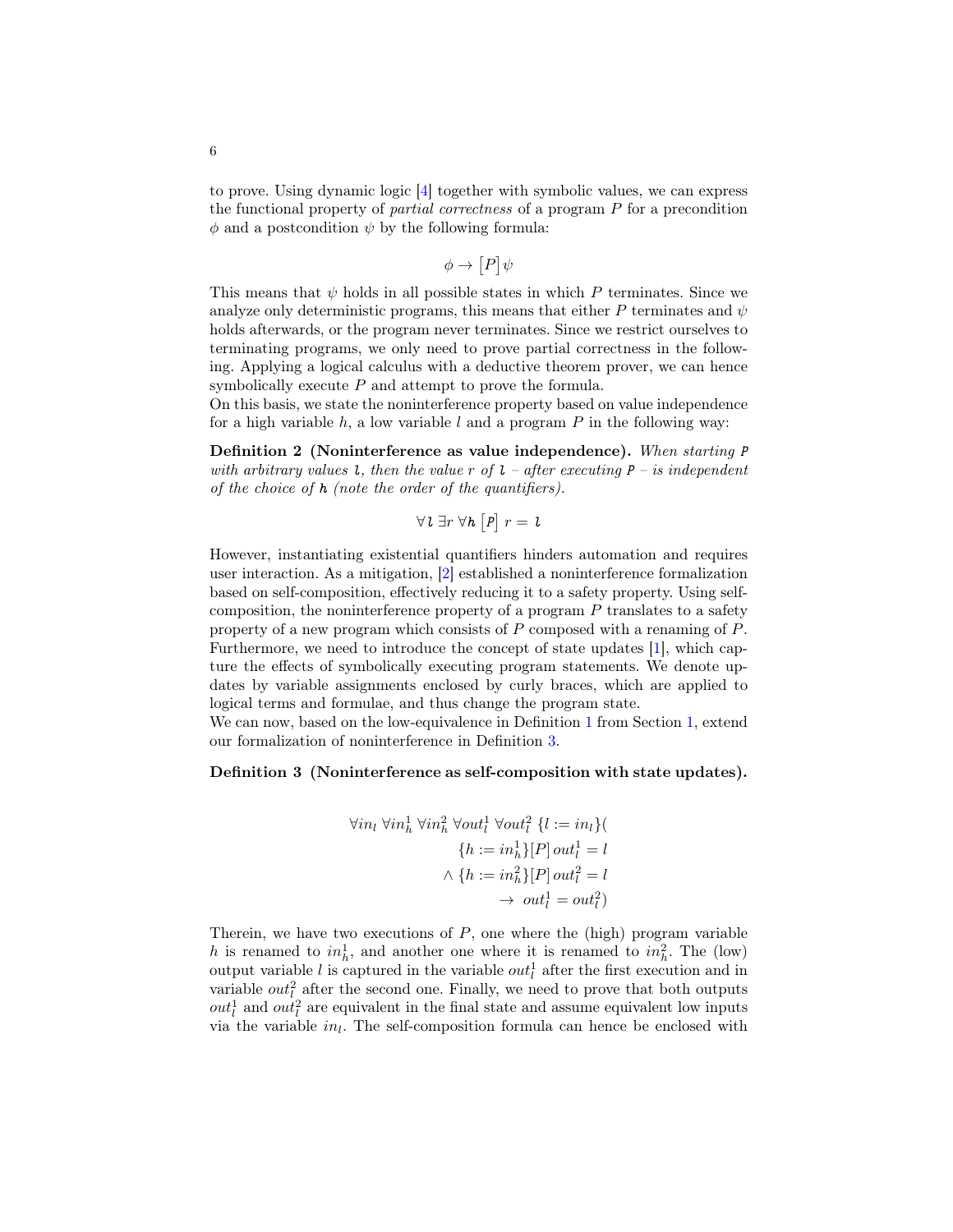purely universal quantifiers over the renaming variables for input and output. When trying to prove noninterference for a program  $P$ , theorem provers can now skolemize these variables and greatly reduce the necessary user interaction.

Now, when dealing with object-orientation, it is sometimes too strict to require all (low) variables and locations in the final state to be equivalent. For this matter, [\[23\]](#page-15-5) developed a variation of noninterference using a different semantics of low-equivalence based on an object isomorphism as defined in Definition [4.](#page-6-1) Therein, for any two states  $s_1$  and  $s_2$ , and two isomorphisms  $\pi_1$  and  $\pi_2$ ,  $\pi_1(o)$  $\pi_2(o)$  holds if o is observable in both states  $s_1$  and  $s_2$ .

<span id="page-6-1"></span>Definition 4 (Low-equivalence with isomorphism). Two states  $s, s'$  are low-equivalent iff they assign the same values to low variables (with L denoting the set of all low variables in state s).

$$
s \simeq_L^{\pi} s' \quad \Leftrightarrow \quad \forall v \in L \; (\pi(v^s) = v^{s'})
$$

The techniques described above together with this semantics are defined and implemented in the deductive program verification tool KeY for Java [\[1\]](#page-14-10). It furthermore allows for more efficient noninterference proofs using modularization via the design-by-contract concept with an extension of the Java Modeling Language (JML) [\[18\]](#page-15-6). Such a contract specifies the low program variables and locations for the initial and the final state of the specified program part. The proof obligation hence requires the low elements in the final state to depend at most on the low elements in the initial state. When using the semantics for object isomorphisms, these contracts may also contain a list of fresh objects to be included in the isomorphism.

In general, the problem is undecidable and verification sometimes requires some user interaction. KeY is capable of verifying noninterference for Java programs and covers a wide range of Java features. With this toolkit, powerful specification elements are given for proving noninterference, also allowing for declassification.

#### <span id="page-6-0"></span>4 The Combined Approach

In the following, we describe our Combined Approach on the example of proving noninterference for a given program P. The first step of the Combined Approach consists of running the SDG-based analysis to check the noninterference property for  $P$ . If there is no illegal information flow for  $P$ , we need no further action as noninterference is guaranteed to hold. If – however – the automatic SDG-based approach detects an illegal information flow, we apply the second step of the Combined Approach in order to check whether this information flow is a false positive or a genuine leak. Since the SDG-based analysis is performed as the first step, the results provided by our approach are at least as good as those of the SDG-based analysis.

The SDG-based analysis creates an SDG that models the syntactic dependences between the program parts of P. However, as explained in Section [2,](#page-2-0) these dependences represent an over-approximation of the actual program dependences.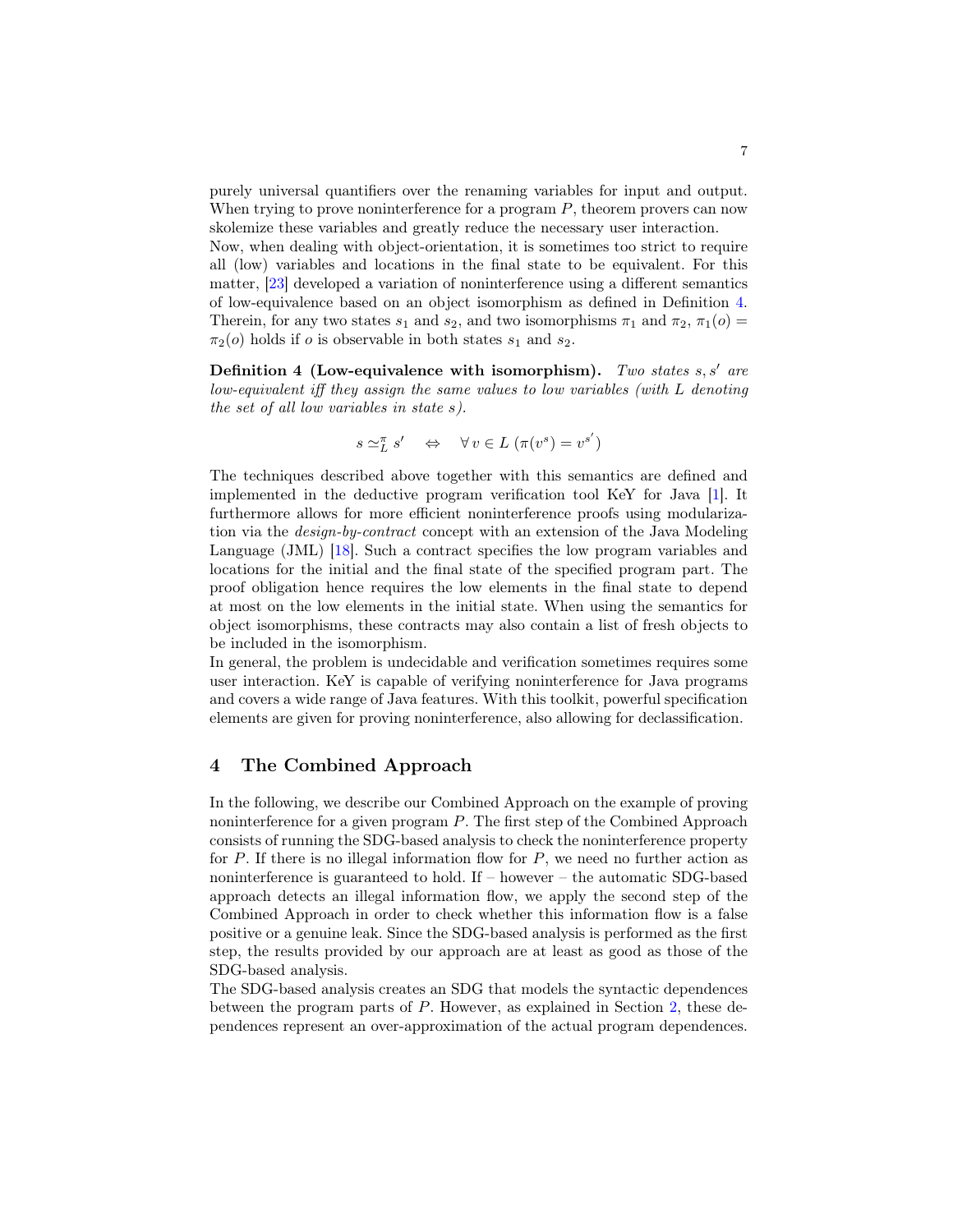The goal of the Combined Approach is to use a logic-based IFC approach to prove that certain syntactic dependences in the SDG do not represent real dependences. If all syntactic dependences between the high inputs and the low outputs reported by the SDG-based analysis are proven, using the logic-based approach, to not exist semantically, then the analyzed noninterference property is proven to hold for P. We assume that the SDG-nodes corresponding to high inputs and low outputs are annotated as high and low respectively. Let  $N_h$  denote the set of all nodes annotated as high, and  $N_\ell$  the set of all nodes annotated as low.

The SDG-based approach then returns a set of violations. A violation is a pair  $(n_h, n_\ell)$  of a high node  $n_h \in N_h$  and a low node  $n_\ell \in N_\ell$  such that there is a path from  $n_h$  to  $n_\ell$  in the SDG of P. We then call the set of all nodes lying on a path from  $n_h$  to  $n_\ell$  the *violation chop c(n<sub>l</sub>, n<sub>h</sub>*). To keep the notation simple, we will also use  $c(n_h, n_\ell)$  for the subgraph induced by those nodes. If the set of all violation chops, denoted by  $C_V$ , is empty, the SDG-based approach guarantees noninterference. If – however – there is a false positive,  $C_V$  contains at least one chop. The idea of the Combined Approach is then to validate each violation chop  $c(n_h, n_\ell) \in C_V$  and attempt to prove that the chop does not exist on the semantic level in program P. We prove this by showing that each violation chop is interrupted (see Definition [5\)](#page-7-0) with the help of a logic-based approach.

<span id="page-7-0"></span>Definition 5 (Unnecessary summary edge, Interrupted violation **chop).** A summary edge  $e = (a_i, a_o)$  is called unnecessary if there is no information flow from the formal-in node  $f_i$  to the formal-out node  $f_o$  corresponding to  $a_i$  and  $a_o$ , respectively.

A violation chop is interrupted, if we find a non-empty set S of unnecessary summary edges on this chop, such that after deleting the edges in S from the SDG, no path exists between the source and the sink of the violation chop.

In order to show that a summary edge  $e = (a_i, a_o)$  is unnecessary, a proof obligation is generated for the theorem prover of the logic-based approach. This proof obligation states that there is no information flow from the formal-in node  $f_i$  to the formal-out node  $f<sub>o</sub>$  corresponding to the summary edge e (Section [5.1](#page-10-1) contains a more precise description of the proof obligation). The proof is done for all possible contexts of the called method. If the proof is successful, we have proven that the summary edge was only inserted as a result of the over-approximation, and we can soundly delete this edge.

Note that for checking whether a violation chop is interrupted, we rely on the way the chopper works on method call sites: When deleting a summary edge, the chopper still finds the corresponding information flow in the called method because no dependence edges have been deleted there. However, since it does not ascend back to the caller and relies on the (now deleted) summary edge, the chopper proceeds in the caller as if it did not find that corresponding information flow.

Our approach, shown in Algorithm [1,](#page-8-0) attempts to interrupt each violation chop in  $C_V$ . For each violation chop a summary edge is taken, the appropriate infor-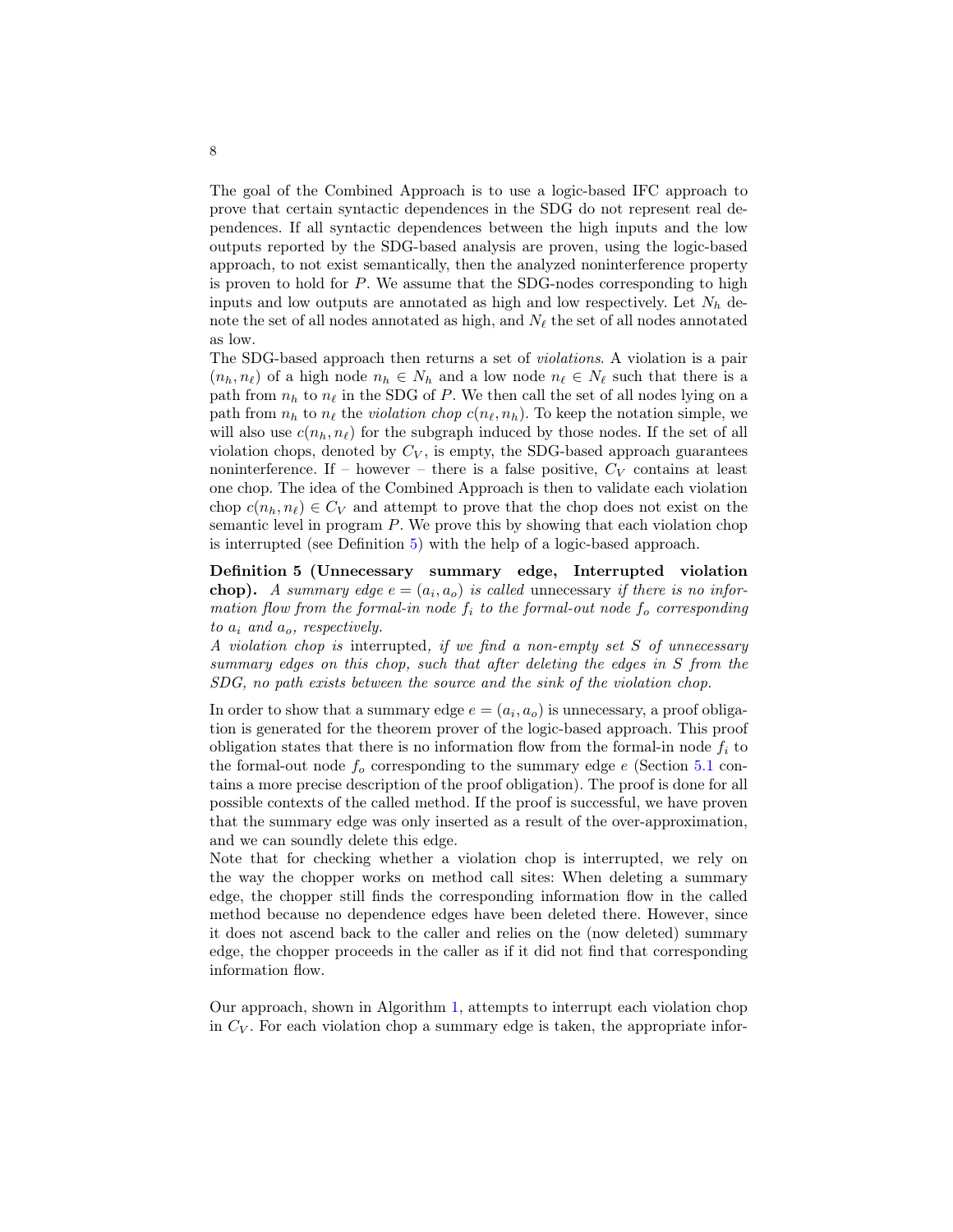```
Data: Set of violation chops S
Result: Noninterference guarantee or failed verification attempt
foreach Violation chop C_V \in S do
   Build queue Q of summary edges in C_V, ordered by heuristics;
   while C_V not interrupted and Q not empty do
       Pop summary edge e from Q;
       Generate proof obligation PO for proving that e is unnecessary;
       if PO proved with theorem prover then
        Delete e from C_V;
       end
   end
end
```


<span id="page-8-0"></span>mation flow proof obligation is generated for the method corresponding to the summary edge, and a proof attempt is made using the theorem prover. If the proof is successful, the summary edge can then be deleted from the SDG, based on Definition [5.](#page-7-0) The order in which the summary edges are checked is established by a heuristic which is explained towards the end of this section. Note that we only need to consider summary edges that belong to a chop between high and low. Thus, it is sufficient to regard only a smaller subset of all summary edges. We then check whether this violation chop is interrupted. In this case we can proceed to analyze the remaining violation chops until all of them are interrupted. In case the violation chop is still not interrupted, or the proof attempt is not successful, another summary edge from the violation chop is chosen. If we are able to interrupt every violation chop by deleting unnecessary edges, our approach guarantees noninterference.

Theorem 1 (Noninterference Combined Approach). The Combined Approach guarantees noninterference.

Proof. Let S be the set of unnecessary summary edges that interrupt a violation chop  $c(n_h, n_\ell) \in C_V$ . Using the logic-based approach, we have shown for each summary edge  $e = (a_i, a_o) \in S$  that the actual-out node  $a_o$  does not depend on the actual-in node  $a_i$  of that summary edge. Since each path from  $n_h$  to  $n_{\ell}$  contains one such summary edge we have in fact shown that the potential dependences from  $n_h$  to  $n_\ell$ , represented by the violation chop, do not represent real dependences. The soundness of the SDG-based approach guarantees that there are no other potential dependences from  $n_h$  to  $n_\ell$  than the ones in the chop. Thus, proving all violation chops to be interrupted proves that the program is noninterferent.  $\Box$ 

Note that each violation chop is guaranteed to contain at least one summary edge, namely the one corresponding to the main method. Generating a proof obligation for the main method – however – is equivalent to verifying the entire program with the theorem prover. In practice, however, programs are interprocedural and thus there are plenty of summary edges for our approach to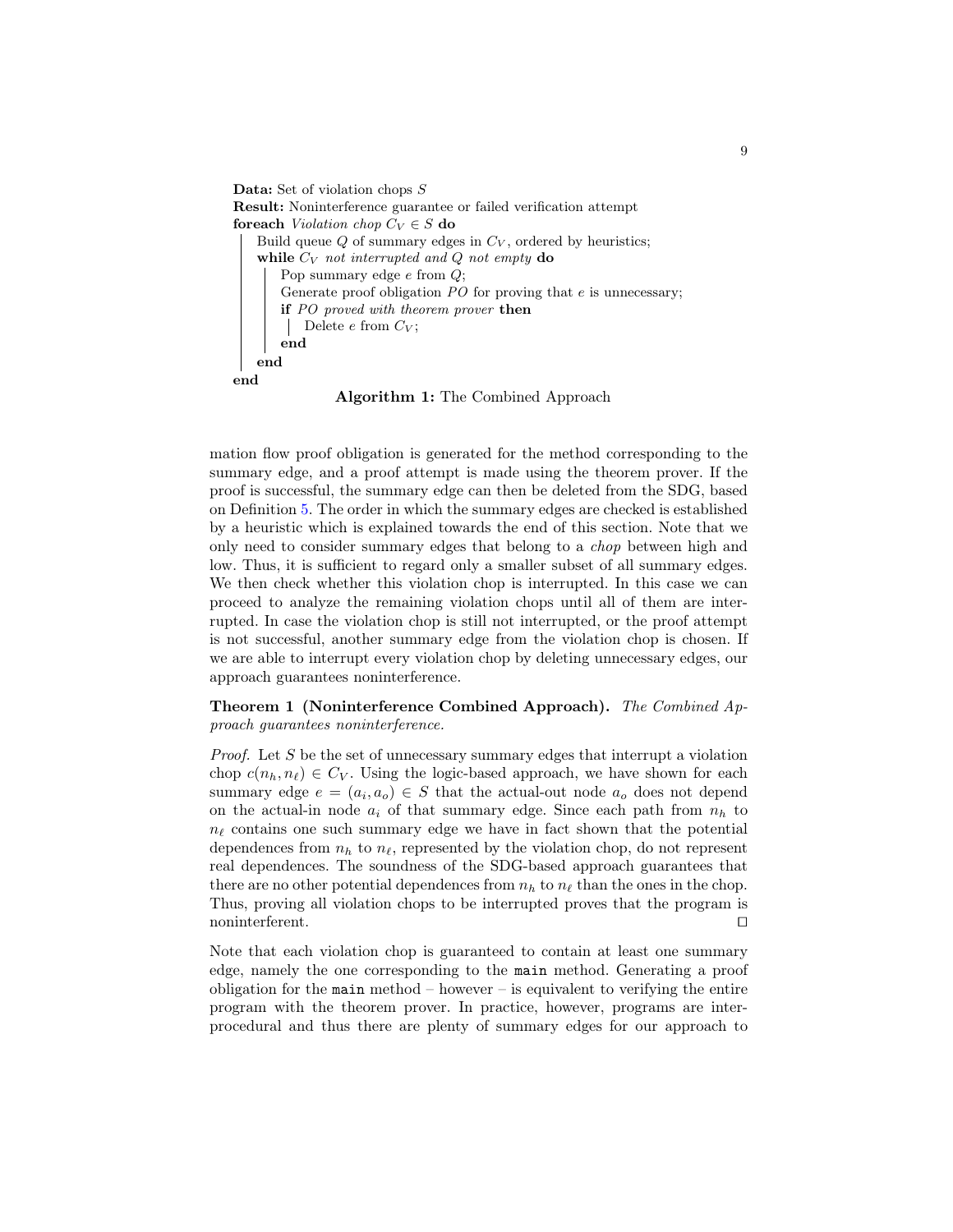check. Nevertheless, the verification of the main method with the theorem prover is still the worst case of our approach and can occur in case not enough summary edges of inner method calls can be proved to be unnecessary.

<span id="page-9-0"></span>

| <b>public int</b> test(int high, int low) {  | <b>public int</b> identity(int h, int l) { |
|----------------------------------------------|--------------------------------------------|
| $\mathbf{int}$ result = identity(high, low); | $l = l + h$ ;                              |
| return result;                               | $l = l - h$ :                              |
|                                              | return l:                                  |
|                                              |                                            |

Listing 2: Example program

For the example in Listing [2,](#page-9-0) when trying to show that there is no information flow from the parameter high to the return value of the method test, the SDGbased approach reports an illegal information flow, because the return value of the method identity is data-dependent on the parameter h of the same method. This is, however, a mere syntactic dependence and the reported violation is a false alarm. The reported violation chop contains only one path which contains the actual-in SDG-node representing parameter  $h$  and the actual-out SDG-node representing the return value of identity, connected by a summary edge as explained in Section [2.](#page-2-0) The Combined Approach automatically generates a proof obligation for the logic-based approach which states that the return value of identity does not depend on parameter h. By proving this, we also prove that the return value of the method test does not depend on the parameter high and thus show the noninterference of test. This simple example showcases a major advantage of our approach: the logic-based approach does not need to analyze the entire program, but only those parts that cannot be handled with the SDG-based approach.

Proofs with the theorem prover are often performed fully automatically, but may sometimes need auxiliary specification and user interaction. Therefore, we want to minimize the theorem prover usage as much as possible. The order in which the summary edges of the violation chops are checked has a major impact on the performance of the Combined Approach. Ideally we want to avoid proof attempts of methods that do have an information flow or of very large methods that would overwhelm the theorem prover (for example the main method). In order to achieve these goals, we developed several heuristics for establishing the order in which we check the summary edges with the logic-based approach. A first category of heuristics searches the code for code patterns that are likely to cause false positives by the SDG-based approach. Such patterns include code that contains array handling, arithmetic operations, or code that can throw runtime exceptions. SDG-based approaches are particularly prone to report false positives for such code, because they neither distinguish between the different array fields nor do they take the values of variables and semantics of operators into account. The second category of heuristics attempts to identify the methods that are likely to run through the theorem prover automatically. Earlier, we mentioned that it is difficult to create precise loop-invariants and thus methods

10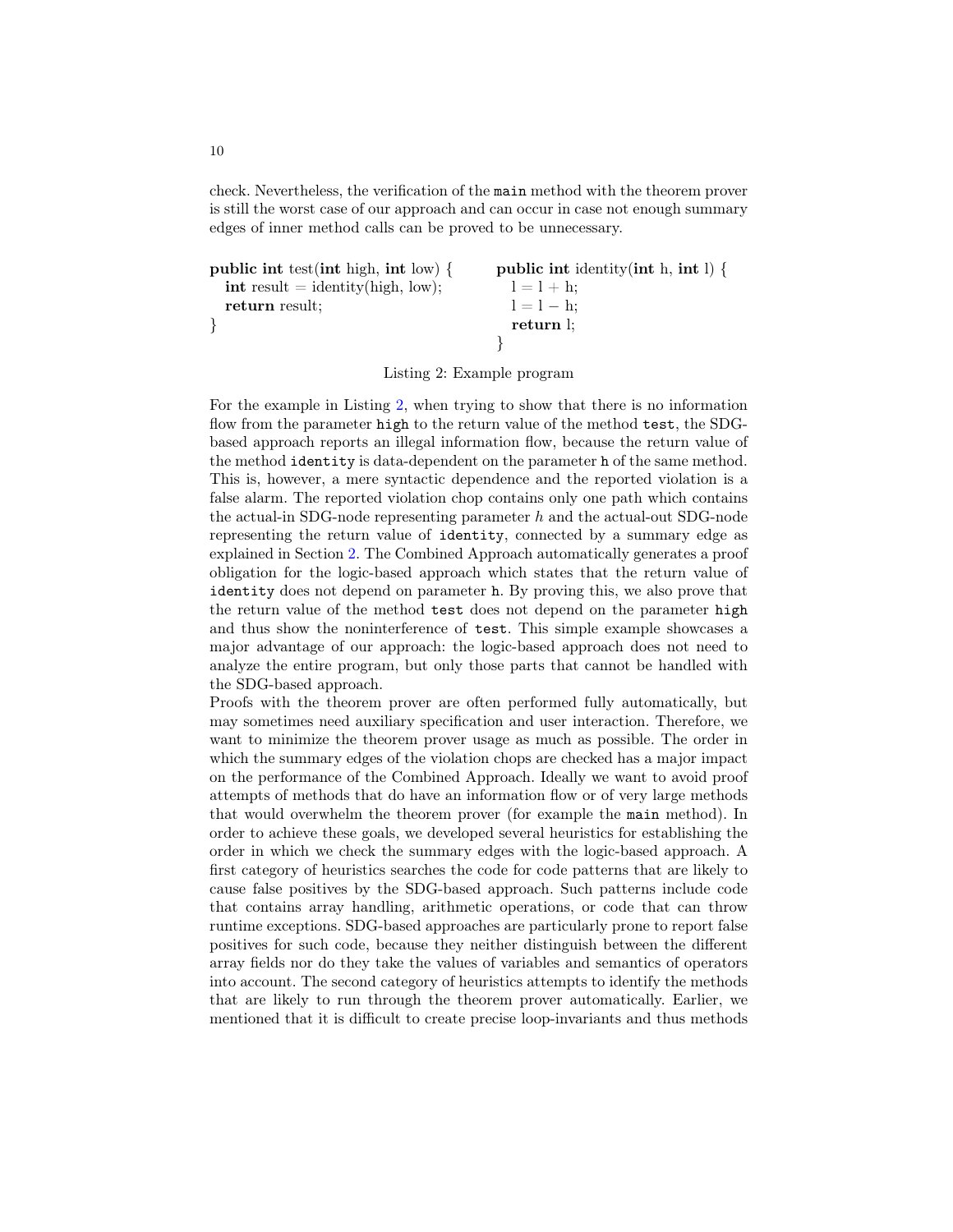without loops are assigned a higher priority. Additionally, depending on the tools used, we can exclude methods that contain programming language features that are not supported by the logic-based approach, or library methods from the analysis. A third category of heuristics tries to identify the methods that, if proven noninterferent, would bring the greatest benefit to the goal of proving the entire program noninterferent. We assign a high priority to summary edges which are *bridges* in the SDG, i.e., an edge whose removal from the SDG would result in two unconnected graphs. In case no bridge exists within the SDG, we prefer the method with the highest number of connections, i.e., the most often called method.

Due to its low scalability, the logic-based approach is more likely to handle methods that are deeper in the call graph (i.e., that call few other methods) than methods which are high in the call graph. However, the parts of the program that can disprove a reported security violation may be present in a high level method. In order to still be able to handle such cases, we automatically generate information flow contracts for the method calls occurring inside the analyzed method based on the results of the SDG-based analysis. These method calls have actual-in and actual-out SDG-nodes connected by summary edges. The generated information flow contracts state that the program parts corresponding to the actual nodes of the method call site depend at most on the actual-out nodes of the respective method call site. Due to the soundness of the SDGbased analysis, this information flow contract is also sound. However, the overapproximation done by the SDG-based analysis is also present in the contracts generated this way. Thus, using such contracts does not guarantee that the logicbased approach will successfully disprove the reported security violation, but it allows for an analysis of higher-level methods.

## <span id="page-10-0"></span>5 Implementation

We implemented<sup>[1](#page-10-2)</sup> the Combined Approach using JOANA as the dependencegraph analysis tool and KeY as the theorem prover. In this section, we show how we generate the proof obligations for KeY in the form of specified Java code and also present the results of running the Combined Approach on a collection of examples that cannot be handled by JOANA alone.

#### <span id="page-10-1"></span>5.1 Specification Generation

For the method corresponding to the summary edge selected by the heuristics, we generate an information flow method contract such that a successful proof would show that there is in fact no dependence from the formal-in to the formal-out node of the summary edge.

Thus, in order to show that a summary edge  $se(a_i, a_o)$  is unnecessary, we prove that there is no information flow between the corresponding formal-in node  $f_i$ 

<span id="page-10-2"></span><sup>1</sup> Code available at <https://git.scc.kit.edu/py8074/keyjoana>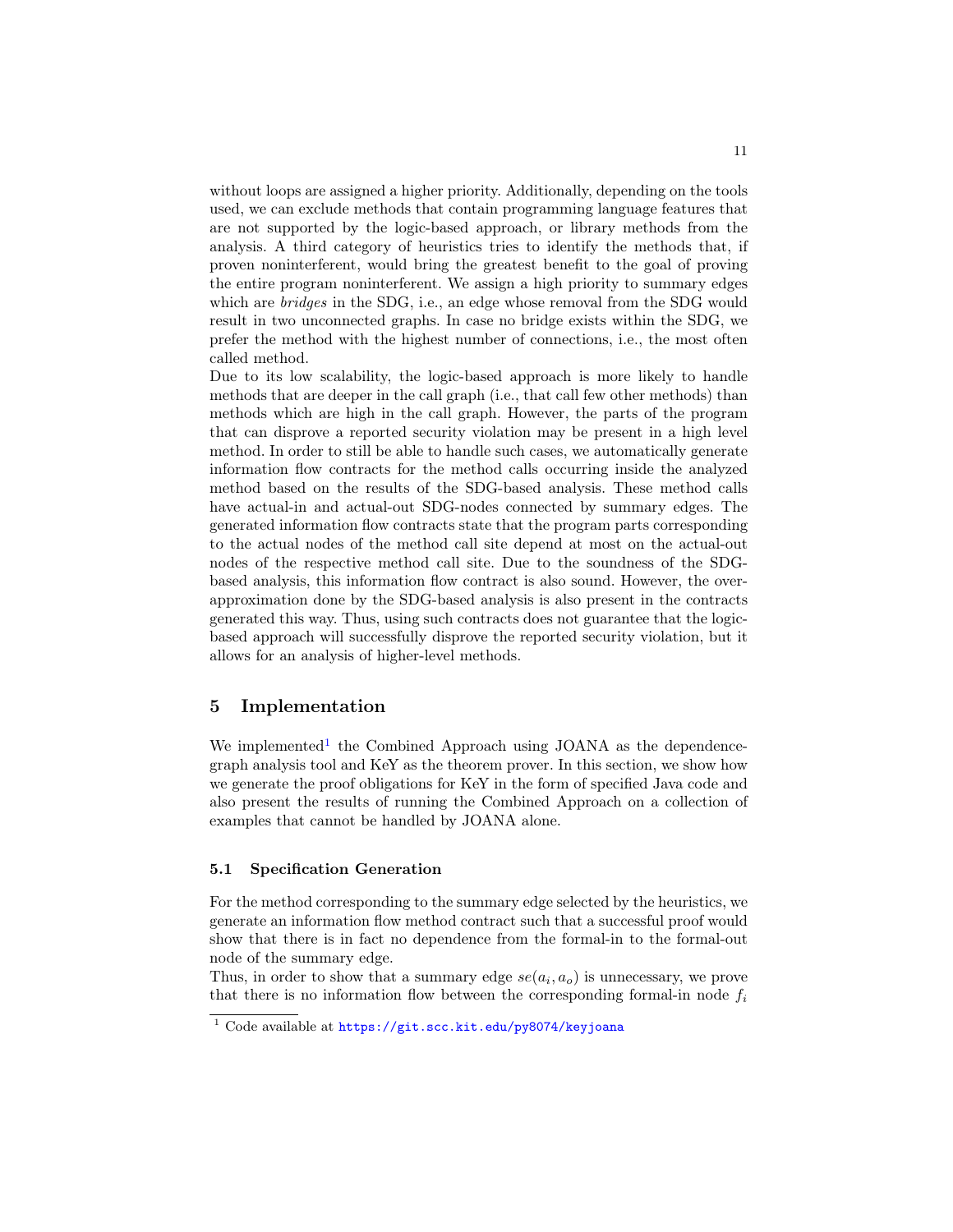and formal-out node  $f<sub>o</sub>$ . In order to achieve this, we generate a JML specification for the appropriate method stating that  $f<sub>o</sub>$  is determined by all formal-in nodes other than  $f_i$ , as explained in Definition [6.](#page-11-0) Note that the determines clause used in Definitions [7](#page-11-1) and [8](#page-11-2) is not part of the JML standard, and is only supported by KeY. The clause requires the expressions before the by keyword, evaluated in the post-state, to depend at most on the expressions after the by keyword, evaluated in the pre-state.

<span id="page-11-0"></span>Definition 6 (Generation of the determines clause). Let  $se(a_i, a_o)$  be the summary edge to be checked, and let  $f_i$  and  $f_o$  be the formal nodes corresponding to the actual nodes  $a_i$  and  $a_o$ . Let  $L_i$  be a list of all formal-in nodes  $f'_i$  other than  $f_i$  of the method belonging to the call site of  $a_i$  and  $a_o$ . The following determines clause is added to the method contract: determines  $f_o \rightarrow b y L_i$ .

Should the proof of this property succeed then it would show that  $f<sub>o</sub>$  does not depend on  $f_i$  and therefore  $a_o$  does not depend on actual-in parameter  $a_i$ . Since there is no dependence between  $a_i$  and  $a_o$  the summary edge can be safely deleted from the violation chop.

To increase its precision, JOANA uses a points-to analysis which keeps track of the objects a reference  $o$  may point to (the points-to set of  $o$ ). This information is useful, since it may show that two references cannot be aliased. We use the results of the points-to analysis to generate preconditions for the method contracts, as shown in Definition [7,](#page-11-1) thus transferring information about the context from JOANA to KeY and increasing the likelihood of a successful proof.

<span id="page-11-1"></span>**Definition 7** (Generation of preconditions). Let o be a reference and  $P_o$ its points-to set. We generate the following precondition:  $\bigvee_{o' \in P_o} o = o'$ 

The method contracts generated this way are necessary for proving a summary edge is unnecessary, however in the general case they are not sufficient for a successful proof. If the method contains loops of any kind, the theorem prover needs loop-invariants. The automatic generation of loop-invariants is an active research field, see for example [\[16](#page-15-7)[,21\]](#page-15-8). These approaches focus on functional loop-invariants and do not consider information flow loop-invariants.

The determines clause generated for method contracts, can be used to specify the allowed information flows of a loop. The determines clause generated for a loop invariant is similar to the one for method contracts. Because the variables from the formal-in and formal-out nodes may not directly occur in the loop some adjustments are necessary. Definition [8](#page-11-2) shows what determines clauses are generated for loop invariants:

#### <span id="page-11-2"></span>Definition 8 (Generation of the determines clause for loop invariants).

Let  $se(a_i, a_o)$  be the summary edge to be checked, and let  $f_i$  and  $f_o$  be the formal nodes corresponding to the actual nodes  $a_i$  and  $a_o$ . Let  $L_i$  be a list of all formalin nodes  $f_i'$  other than  $f_i$  of the method belonging to the call site of  $a_i$  and  $a_o$ . Let  $V_i$  be the set of all variables in the loop and let  $I_i$  be a list of variables in the method that influence  $f_o$ . The following determines clause is added to the loop invariant: determines  $f_o, V_i \rightarrow V_i, I_i$ .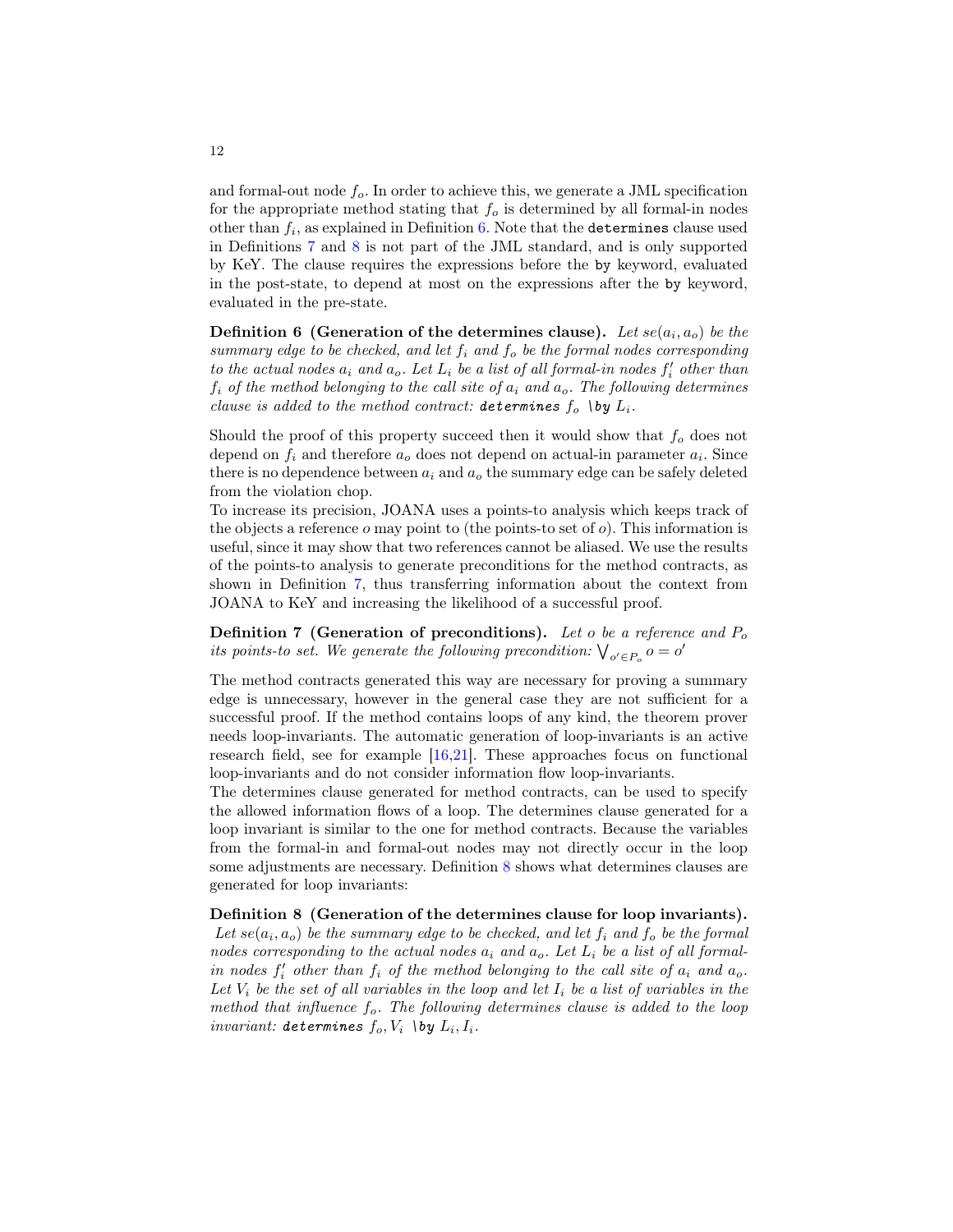Note that the sets  $V_i$  and  $I_i$  can be constructed by analyzing the SDG.

#### 5.2 Evaluation

We considered eleven examples, which cover different program structures and reasons for false positives. Each of these examples is not solvable by automated graph based approaches like JOANA. In Table [1](#page-13-1) we have listed the eleven examples. The evaluation is split into automatic mode and interactive mode. In the automatic mode, an attempt is made to prove the generated proof obligations automatically. In the interactive mode, the theorem prover is called for all proof obligations in interactive mode. In this mode, the user can perform automatic or interactive steps and can add auxiliary specification. The column KeY Calls represents the number of times KeYwas called to show that a summary edge is unnecessary. As can be seen in the table, in interactive mode sometimes fewer calls to KeY are necessary, as the user can better recognize which summary edges are more likely to be successfully proven as unnecessary.

The eleven examples are again divided into two groups. First, there are individual methods that cause false positives. In the method Identity, the high value is added and subtracted to the low variable such that the low value remains the same. There is a dependence from high to low on a syntactical level, but in reality there is none. In the method Precondition there is an if-condition that can never be true and the method Excluding Statements contains if-statements that can not both be true at the same program execution. The example Loop Override contains a loop which overrides the low value in the last loop execution. For this example the noninterference loop-invariant was not enough for an automated proof and further functional information had to be given by the user. The last simple method Array Access contains array handling code. The second group consists of programs that include these problems in different program structures. Based on the possible SDG, we regard simple flows, branching, nested summary edges and a combination of all.

The example programs are in the range of 5 to 30 lines of code. They show that the combined approach can prove programs automatically for which JOANA would generate false positives.

## <span id="page-12-0"></span>6 Related Work

There exist many different approaches for proving noninterference. A survey on approaches for IFC is found in [\[22\]](#page-15-9). In what follows, we describe some approaches that are similar to ours.

The Hybrid Approach [\[17\]](#page-15-10) also aims to combine automatic dependence-graph analysis and theorem proving. The user first attempts to show noninterference using JOANA. If the user suspects the reported violation to be a false alarm, he must identify the cause of the alarm and extend the program such that the low output is overwritten with a value that does not depend on the high input. The extended program is rechecked by JOANA, and if deemed noninterferent, KeY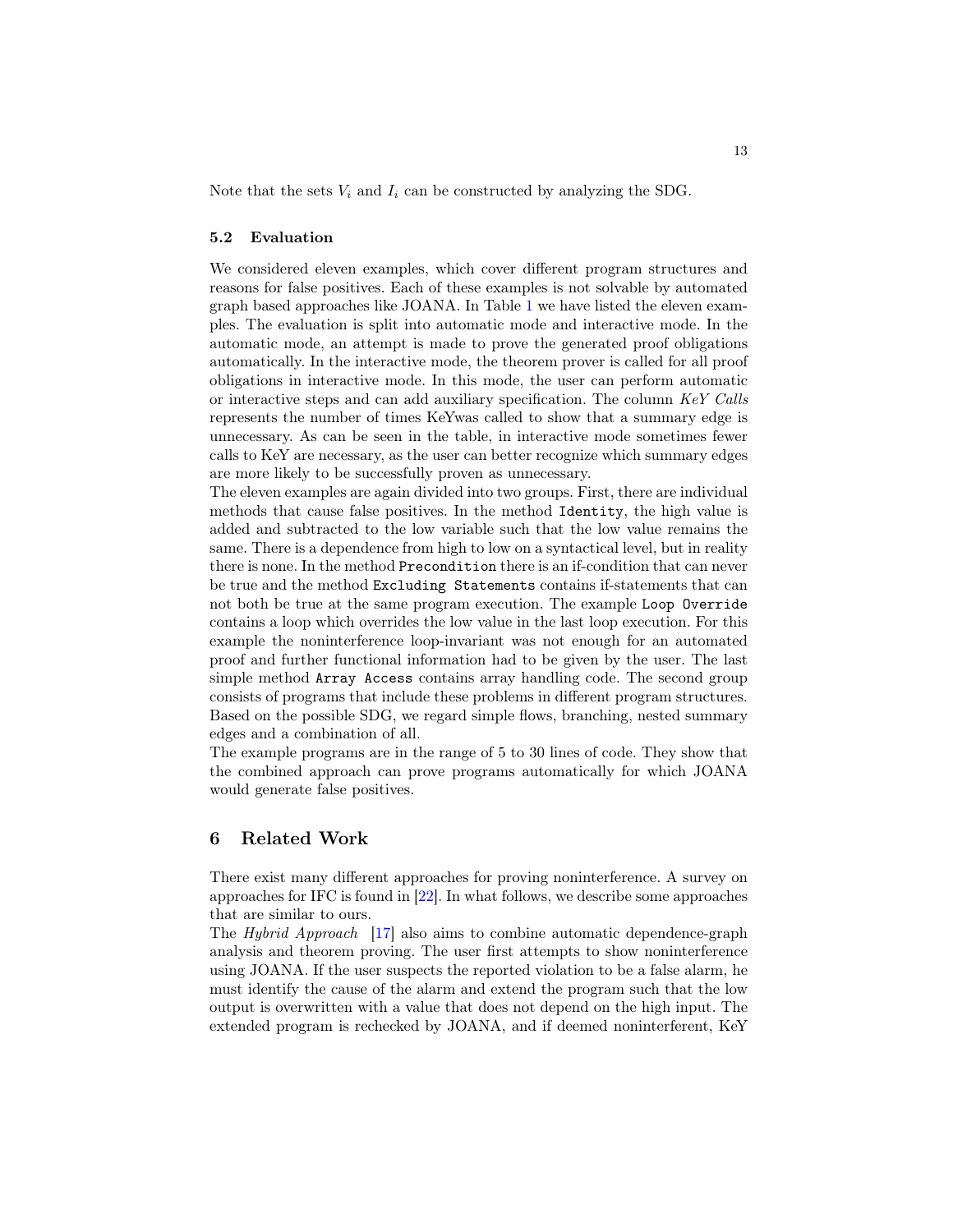Table 1: List of examples

<span id="page-13-1"></span>

|                           | Automatic Mode |  |  | Interactive Mode               |                                            |  |                |  |  |
|---------------------------|----------------|--|--|--------------------------------|--------------------------------------------|--|----------------|--|--|
| Program                   |                |  |  |                                | Provable KeY Calls Time Provable KeY Calls |  |                |  |  |
| <b>Individual Methods</b> |                |  |  |                                |                                            |  |                |  |  |
| Identity                  | Yes            |  |  | $1\vert 5$ sec.                | Yes                                        |  |                |  |  |
| Precondition              | Yes            |  |  | $1\vert 5$ sec.                | Yes                                        |  |                |  |  |
| Excluding Statements Yes  |                |  |  | $1\vert 5$ sec.                | Yes                                        |  |                |  |  |
| Loop Override             | No             |  |  | $117$ sec.                     | Yes                                        |  |                |  |  |
| Array Access              | Yes            |  |  | $1 6 \,\text{sec}.$            | Yes                                        |  |                |  |  |
| <b>Whole Programs</b>     |                |  |  |                                |                                            |  |                |  |  |
| KeY example               | Yes            |  |  | $1 7$ sec.                     | Yes                                        |  |                |  |  |
| Single Flow               | Yes            |  |  | $1 6 \,\text{sec}.$            | Yes                                        |  |                |  |  |
| <b>Branching</b>          | Yes            |  |  | $2 10 \text{ sec.} \text{Yes}$ |                                            |  | $\overline{2}$ |  |  |
| Nested Methods            | Yes            |  |  | $2 10 \text{ sec.} \text{Yes}$ |                                            |  | $\overline{2}$ |  |  |
| Mixture                   | Yes            |  |  | $4 19 \text{ sec.} \text{Yes}$ |                                            |  | 3              |  |  |
| Mixture with Loops        | No             |  |  | $7 20 \text{ sec.} \text{Yes}$ |                                            |  | 5              |  |  |

is used to show that the extended program computes the same low output as the original. This approach improves the precision provided by JOANA. However, there is no assistance in finding the causes of the false alarms, and the program extension must be done manually.

SDG-based approaches can also be used to identify program statements that do not contribute to a potential information flow or program execution paths that are guaranteed to not lead to an illegal information flow. This is done in [\[14\]](#page-15-3), where the SDG-based approach is used to generate a simplified program that can then be more easily verified or tested. The approach is orthogonal to the Combined Approach presented in this paper, and the two approaches can be combined by using the approach in [\[14\]](#page-15-3) to simplify the program for which we attempt to show that a summary edge is unnecessary.

Another combination of SDG-based approaches and theorem provers is by checking the satisfiability of the path conditions for the execution paths determined by the reported security violation  $[25,12]$  $[25,12]$ . If a path condition is unsatisfiable, then that execution path cannot lead to an illegal information flow.

Another class of approaches for information flow control are based on type systems [\[26,](#page-15-13)[19\]](#page-15-14). They can have the same scalability and precision as SDG-based approaches [\[20\]](#page-15-15), though most type systems have higher scalability but lower precision. They enforce secure information flow by assigning a security type (e.g., high or low) to the program variables and then checking whether the expressions in the program conform to the type system.

## <span id="page-13-0"></span>7 Conclusion

In this work, we introduced a new combined approach to prove noninterference with less user interaction while keeping the same precision. Our approach com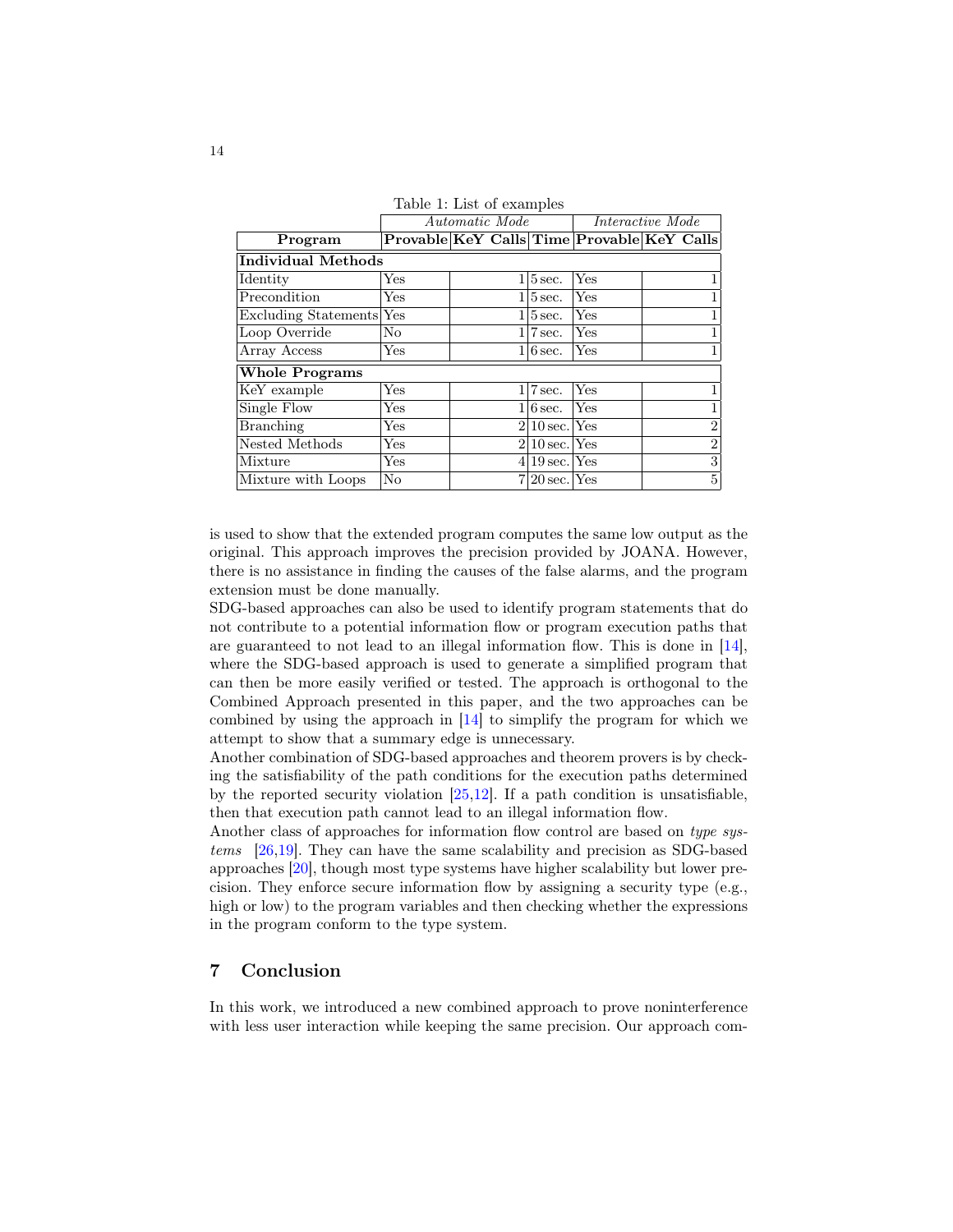bines an automated SDG-based technique with a deductive theorem prover. We demonstrated that the noninterference properties guaranteed by the two tools are compatible and, thus, that our approach is sound. The Combined Approach has been developed tool-independently, but implemented and evaluated on a selection of examples as well as a small case study. Although the programs covered in our evaluation do not exceed 100 lines of code and could – as such – also be proven without the help of SDG-based IFC, they could – however – also be embedded in much bigger programs, which – as such – may be clearly too big for the analysis with a theorem prover.

Acknowledgements. We are grateful to the student Holger Klein for implementing the prototype. This work was supported by the German Research Foundation (DFG) under the project DeduSec (BE 2334/6-3) in the priority program "Reliably Secure Software Systems"  $(RS^3, SPP 1496)$ .

#### References

- <span id="page-14-10"></span>1. Ahrendt, W., Beckert, B., Bubel, R., Hähnle, R., Schmitt, P.H., Ulbrich, M. (eds.): Deductive Software Verification - The KeY Book: From Theory to Practice, LNCS, vol. 10001. Springer (2016)
- <span id="page-14-9"></span>2. Barthe, G., D'Argenio, P.R., Rezk, T.: Secure information flow by self-composition. In: 17th IEEE Computer Security Foundations Workshop, (CSFW-17 2004). pp. 100–114. IEEE Computer Society (2004)
- <span id="page-14-4"></span>3. Beckert, B., Bruns, D., Klebanov, V., Scheben, C., Schmitt, P.H., Ulbrich, M.: Information flow in object-oriented software. In: Logic-Based Program Synthesis and Transformation (LOPSTR). pp. 19–37 (2013)
- <span id="page-14-8"></span>4. Darvas, Á., Hähnle, R., Sands, D.: A theorem proving approach to analysis of secure information flow. In: Hutter, D., Ullmann, M. (eds.) Security in Pervasive Computing (SPC) 2005. LNCS, vol. 3450, pp. 193–209. Springer (2005)
- <span id="page-14-0"></span>5. Denning, D.E.: A lattice model of secure information flow. Communication of the ACM 19(5), 236–243 (1976)
- <span id="page-14-1"></span>6. Denning, D.E., Denning, P.J.: Certification of programs for secure information flow. Communication of the ACM 20(7), 504–513 (1977)
- <span id="page-14-5"></span>7. Ferrante, J., Ottenstein, K.J., Warren, J.D.: The program dependence graph and its use in optimization. ACM Trans. Program. Lang. Syst. 9(3), 319–349 (1987)
- <span id="page-14-2"></span>8. Goguen, J.A., Meseguer, J.: Security policies and security models. In: Symposium on Security and Privacy (SP). pp. 11–20 (1982)
- <span id="page-14-6"></span>9. Graf, J., Hecker, M., Mohr, M.: Using JOANA for information flow control in Java programs - A practical guide. In: Wagner, S., Lichter, H. (eds.) Conference on Programming Languages (ATP). LNI, vol. 215, pp. 123–138. Springer (2013)
- <span id="page-14-3"></span>10. Graf, J., Hecker, M., Mohr, M.: Using JOANA for information flow control in Java programs-A practical guide. In: Wagner, S., Lichter, H. (eds.) Software Engineering, Fachtagung des GI-Fachbereichs Softwaretechnik. LNI, vol. 215, pp. 123–138. GI (2013)
- <span id="page-14-7"></span>11. Hammer, C.: Information Flow Control for Java - A Comprehensive Approach based on Path Conditions in Dependence Graphs. Ph.D. thesis, Universität Karlsruhe (TH), Fak. f. Informatik (Jul 2009), [http://digbib.ubka.uni-karlsruhe.](http://digbib.ubka.uni-karlsruhe.de/volltexte/1000012049) [de/volltexte/1000012049](http://digbib.ubka.uni-karlsruhe.de/volltexte/1000012049)